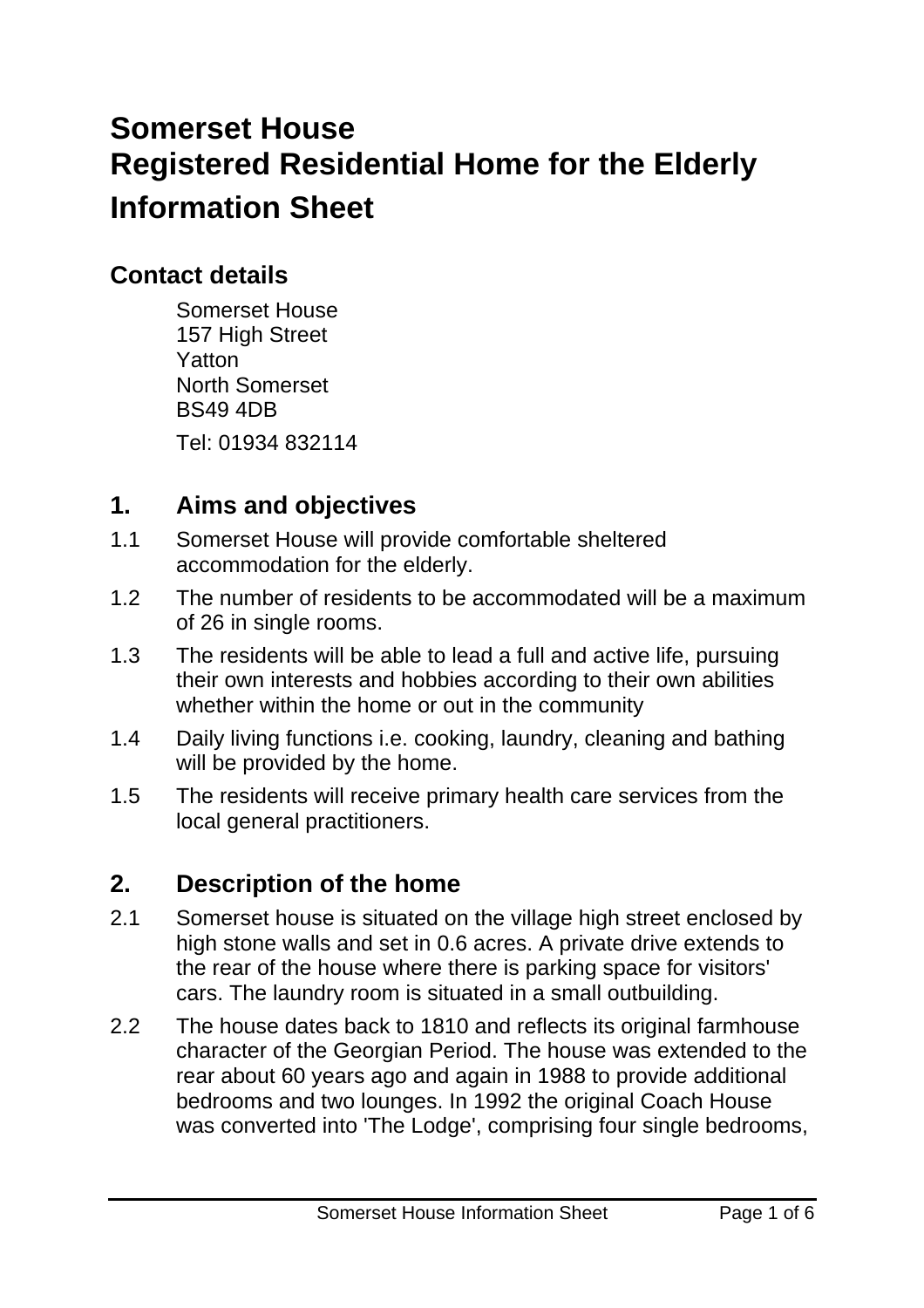one shower room, one bathroom and a lounge with a kitchen unit, giving residents a little more independence. All services are connected to the main house.

- 2.3 The house has three floors plus a large cellar. The ground floor comprises of kitchen, three lounges, dining room and conservatory. Leading to the rear of the house are one bathroom / toilet, shower room / toilet, three separate toilets, and 15 Bedrooms. The staircase leading to the first floor landing is situated by the front door.
- 2.4 The first floor has seven single bedrooms a shower room / toilet, and a separate toilet. The landing is very wide and provides for easy access.
- 2.5 The office and the staff room are situated on the second floor.
- 2.6 There are two garden areas. The main garden is to the front and side of the house, which is laid to lawn with established trees such as magnolia and walnut. Extensive flower borders and beds provide colourful displays. The garden to the rear of the house comprises a large patio area with many ornamental flower tubs. Both gardens are easily accessible to residents with or without walking aids. There are garden seats and tables throughout the area.

## **3. Furnishings**

- 3.1 Varied seat height lounge chairs are provided throughout the house.
- 3.2 All resident areas are carpeted.
- 3.3 Divan beds are used unless the resident wishes to provide his / her own single bed. Over-bed tables are provided as well as individual bedside lamps.
- 3.4 Wardrobes and drawer units are provided for individual use.
- 3.5 All bedrooms have a vanity unit with hot and cold water washing facilities.

## **4. Catering**

4.1 The kitchen is well equipped with facilities for cooking large or small quantities. Equipment includes: double sink, hand wash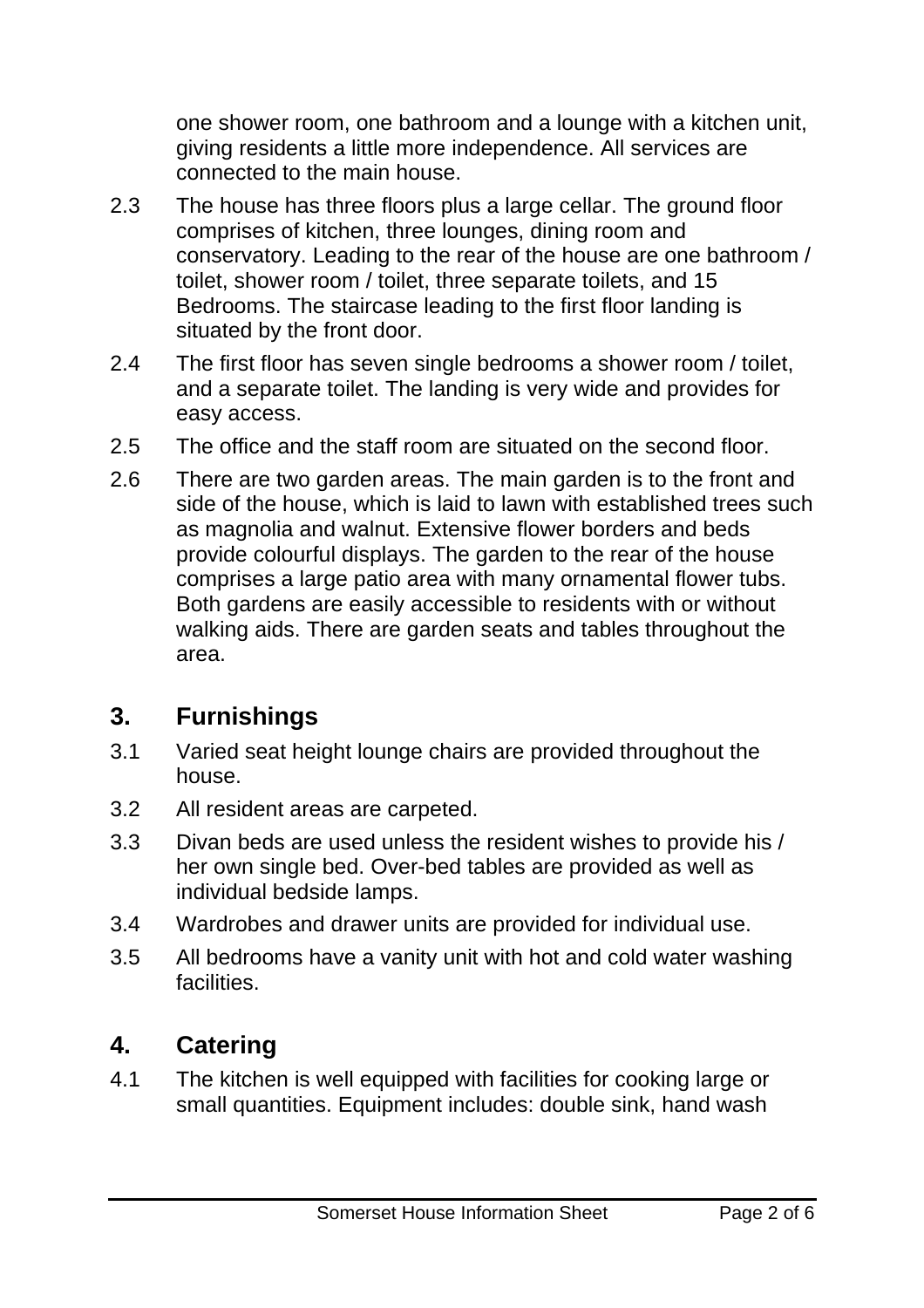basin, dishwasher, fridge, food processor, microwave oven, large grill and a large gas cooker.

- 4.2 The menu is varied but remains simple home cooking which, from experience seems to be preferred by the elderly palate. Special diets are catered for i.e. diabetic.
- 4.3 Breakfast is served between 7.00-7.30am in Bedrooms and 8.15am in the dining room, according to individual choice. Lunch is served at 12 noon, in the dining room. Lunch is only served in bedrooms by special arrangement or due to illness. High tea is served at 5.15pm in the dining room. Tea and coffee is available at any time.
- 4.4 The elderly seldom have large appetites. It is therefore essential to monitor and maintain sound nutrition through a balanced diet. The residents are encouraged to participate in menu planning thus ensuring that they will eat and enjoy their meals to the full.

# **5. Physical care**

- 5.1 All residents are registered with the local general practitioners in Yatton, Congresbury or Wrington.
- 5.2 Opticians visit the home by arrangement. All residents are asked when their eyes were last tested and arrangements are then made as necessary.
- 5.3 A dentist will visit by arrangement.
- 5.4 Where possible an escort may be provided for residents if they need to attend a hospital for an outpatient appointment. Where an escort is not available from the home family will need to make their own arrangements.
- 5.5 A physiotherapist visits once a week, private sessions can be booked with the physiotherapist.
- 5.6 An Activities Coordinator visits one afternoon a week.
- 5.7 Simple home nursing is provided in the event of illness. However, the GP is always consulted and the district nursing services are readily available to the home. Somerset House is not a nursing home. Yatton Family Practice holds a surgery at Somerset house every Thursday, in addition to emergency calls. In consultation with the doctor, the residents relatives, and the Registration Authority we will provide terminal care, if this is what the resident wishes.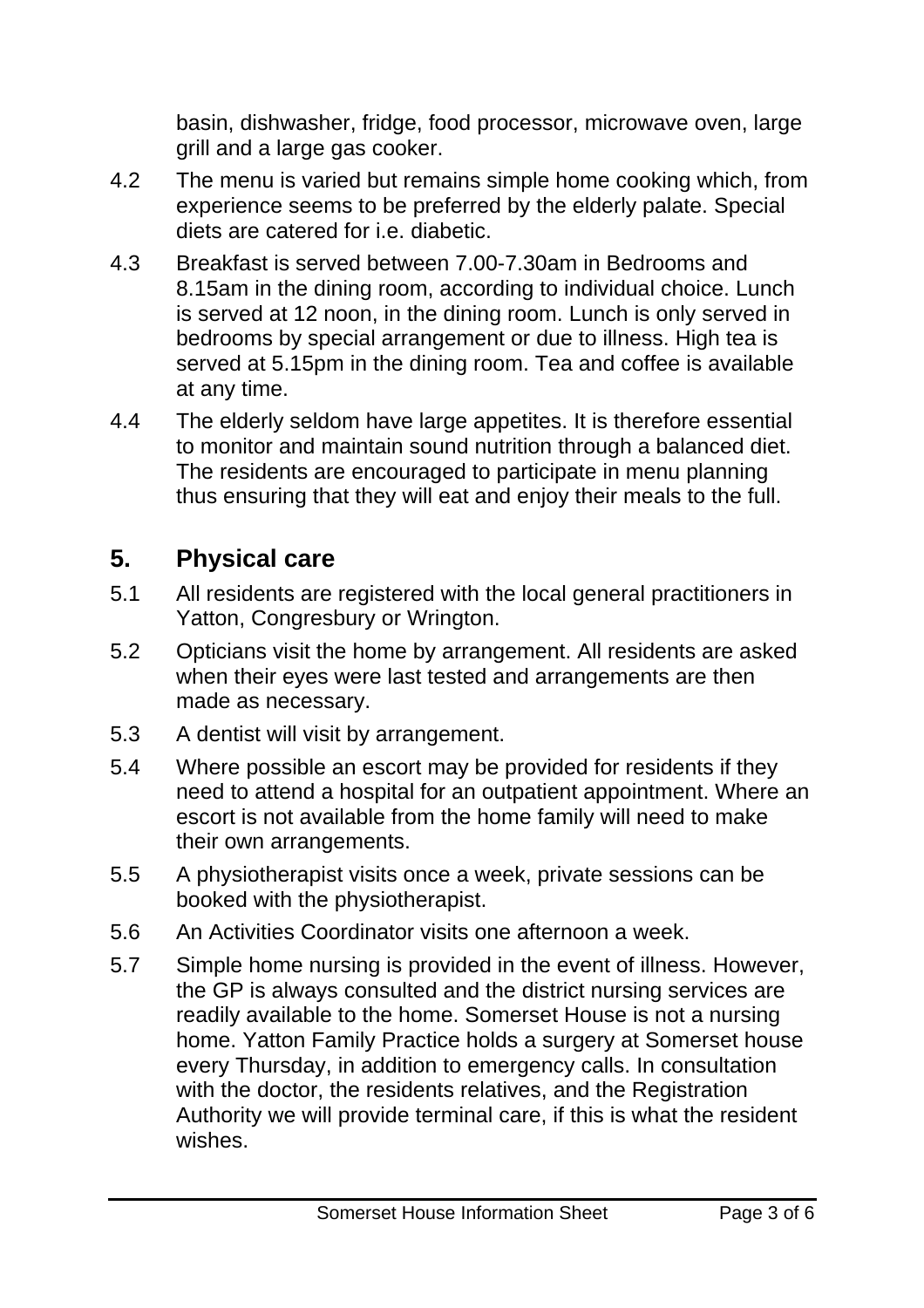# **6. Personal hygiene**

- 6.1 All residents receive a supervised bath on demand but never less than, weekly, unless a strip wash is more appropriate due to disability.
- 6.2 Separate wash flannels are provided for face washing and body washing.
- 6.3 Personal clothing should be marked and separately laundered if soiled.

# **7. Activities and social**

- 7.1 Residents are encouraged to participate in the general activities of the Home. It is recognised that mental and physical activity is essential for good health. If a resident wishes to help with small household chores they are able to do so. Residents are encouraged to assist with menu planning, all residents have the freedom of the garden, and various games, books and jigsaw puzzles are available. Television is provided in three lounges, radio and music in another, the remaining area is kept as a quite room. Large print books and audio tapes are delivered from the local library, periodicals and newspapers can be delivered on request.
- 7.2 A hairdresser visits weekly.
- 7.3 Residents are encouraged to go out, either alone, with their keyworker, or family and friends.
- 7.4 Visitors are welcome at all times. Due to fire regulations, we are obliged to ask all visitors to sign themselves in and out of the building.
- 7.5 The Anglican clergy gives communion weekly.
- 7.6 Other religious denominations visit by arrangement, transport can be arranged for the local church service.
- 7.7 The Lions' minibus is available for outings every Monday during the summer.
- 7.8 Transport is provided throughout the year for residents wishing to attend village activities.
- 7.9 Christmas shopping trips, theatre and concert trips are arranged. Local organisations often plan events to which residents are invited or in-house entertainment arranged.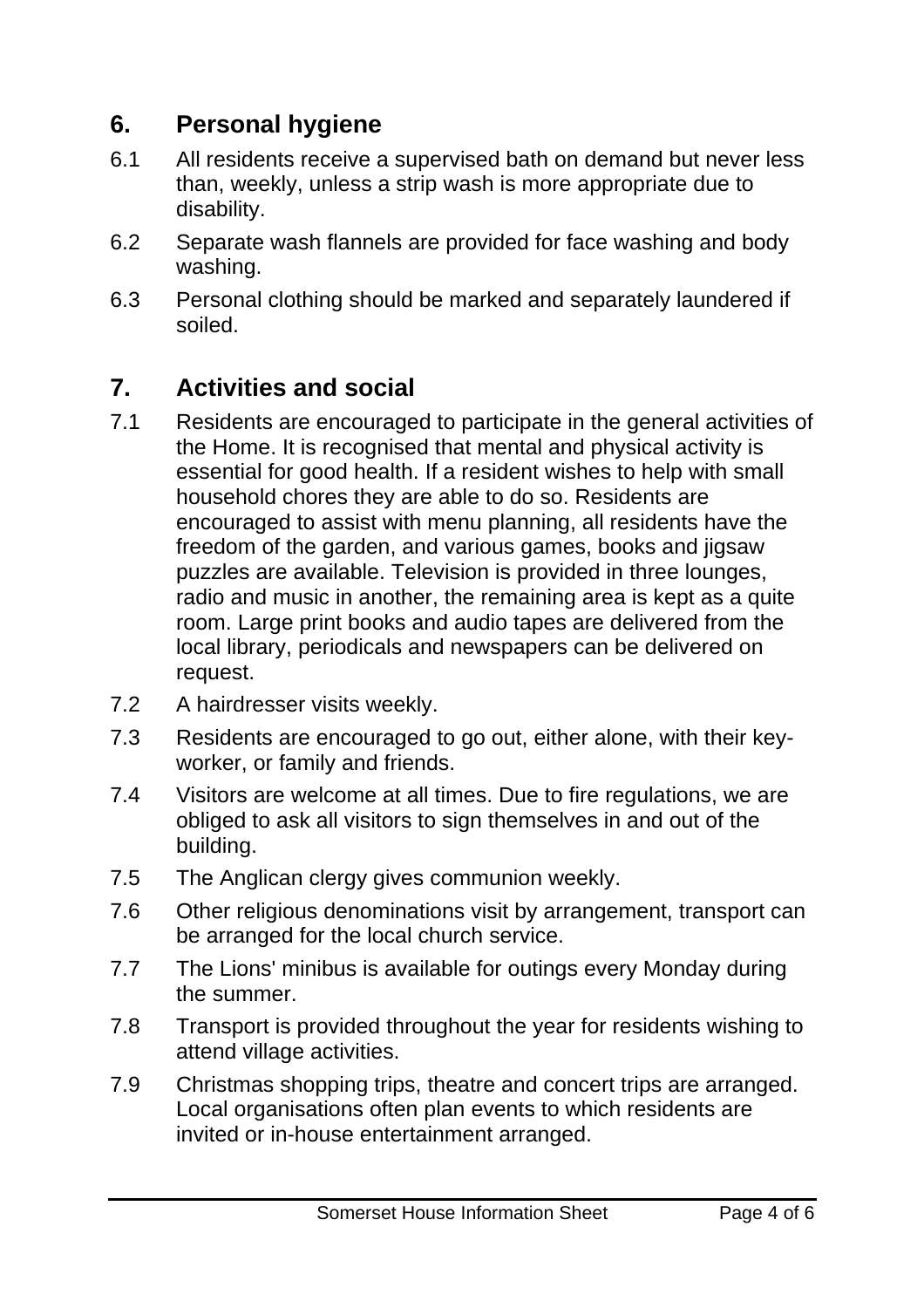#### **8. Medication**

8.1 If the resident is capable of caring for and administering their own medication, then this is encouraged. All medicines must be kept secure, however, a locked cabinet is used to store medicines.

#### **9. Safekeeping of valuables**

- 9.1 Residents are responsible for the safekeeping of all monies and valuables retained in their possession.
- 9.2 All monies and valuables handed to the Manager will be recorded and safely stored.
- 9.3 Individual items are insured to the value of £500.00.

#### **10. Administration and collection of fees**

- 10.1 Fees will be set according to the individual's needs as assessed in consultation with the management, resident and relative.
- 10.2 The fees will cover full accommodation with meals and assistance with daily living.
- 10.3 Personal expenditure for newspapers / periodicals, hairdressing, toiletries etc., is not included in the fees and will be charged for if provided by the home.
- 10.4 Fees will be reviewed annually and will be adjusted according to the changes in the cost of care. More frequent adjustments to the fees will be made if the cost requirements of care for an individual changes significantly. Due notice will be given of fee adjustments.
- 10.5 Details of conditions of accommodation and the fees charged etc, will be detailed in an agreement between the resident and the management.

## **11. Staffing**

- 11.1 Senior staff will be resident in the home at all times. The Manager will be in the home for 40 hours a week. Emergency cover from the senior staff will always be available.
- 11.2 The key-worker system is in operation, this ensures the individual needs of the resident are met.
- 11.3 All staff are aware of fire regulations and what to do in the event of fire, e.g., evacuation procedures etc.